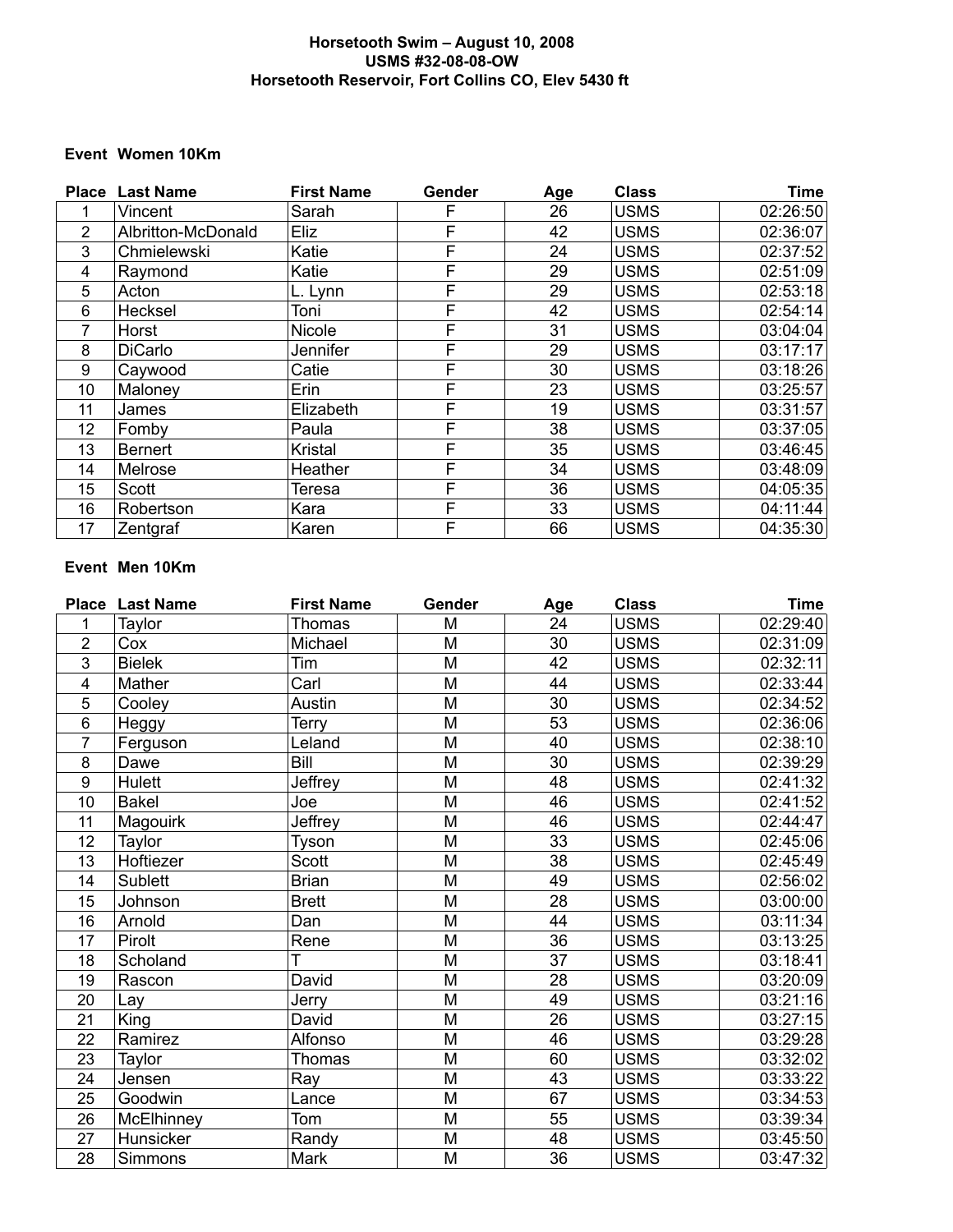| 20<br><u>_</u> | $\sim$ $\sim$ $\sim$<br>וסת | $\sim$<br>vuu             | M | . .<br>ı. | JSMS | $\sim$<br>. 12              |
|----------------|-----------------------------|---------------------------|---|-----------|------|-----------------------------|
| 30             |                             | سم س<br>יי י<br>. .un iur | м | 46        | JSMS | $\sim$ $\sim$<br>ገፍ・<br>۰п. |

### **Event Women 2.4 Mile Non-Wetsuit**

|                | <b>Place Last Name</b> | <b>First Name</b> | Gender                  | Age | <b>Class</b> | <b>Time</b> |
|----------------|------------------------|-------------------|-------------------------|-----|--------------|-------------|
|                | Kennedy                | Nora              | F                       | 20  | <b>USMS</b>  | 0:51:35     |
| $\overline{2}$ | Nelson                 | Shauna            | F                       | 20  | <b>USMS</b>  | 0:51:49     |
| 3              | Moen                   | Teri              | $\overline{\mathsf{F}}$ | 39  | <b>USMS</b>  | 0:53:16     |
| 4              | Nelson                 | Judv              | F                       | 47  | <b>USMS</b>  | 0:53:46     |
| 5              | Hagadorn               | Heather           | F                       | 43  | <b>USMS</b>  | 0:54:58     |
| 6              | Klaus                  | Katelyn           | F                       | 23  | <b>USMS</b>  | 0:56:23     |
| 7              | Fowler                 | Erin              | $\overline{\mathsf{F}}$ | 20  | <b>USMS</b>  | 0:56:58     |
| 8              | <b>Bates</b>           | Penny             | F                       | 47  | <b>USMS</b>  | 0:57:58     |
| 9              | <b>Stephens</b>        | Wendi             | F                       | 37  | <b>USMS</b>  | 0:59:58     |
| 10             | Golden                 | Reva              | F                       | 23  | <b>USMS</b>  | 1:03:10     |
| 11             | Apple                  | Ann               | F                       | 44  | <b>USMS</b>  | 1:03:17     |
| 12             | Benay                  | Francoise         | F                       | 28  | <b>USMS</b>  | 1:03:50     |
| 13             | Long                   | Trisha            | F                       | 28  | <b>USMS</b>  | 1:04:31     |
| 14             | Spaeth                 | Lisa              | F                       | 44  | <b>USMS</b>  | 1:05:26     |
| 15             | <b>Britt</b>           | Erin              | F                       | 21  | <b>USMS</b>  | 1:07:14     |
| 16             | Seidman                | Debbie            | F                       | 47  | <b>USMS</b>  | 1:08:10     |
| 17             | <b>Bielek</b>          | Amy               | F                       | 42  | <b>USMS</b>  | 1:11:54     |
| 18             | Maddy                  | Shelly            | F                       | 43  | <b>USMS</b>  | 1:14:29     |
| 19             | <b>Roberts</b>         | Renee             | F                       | 44  | <b>USMS</b>  | 1:17:00     |
| 20             | Reed                   | Jocelyn           | F                       | 54  | <b>USMS</b>  | 1:18:53     |
| 21             | Kelley                 | Maureen           | F                       | 48  | <b>USMS</b>  | 1:21:40     |
| 22             | Wyatt                  | <b>Beth</b>       | F                       | 40  | <b>USMS</b>  | 1:21:45     |
| 23             | <b>Bailey</b>          | Christine         | $\overline{\mathsf{F}}$ | 33  | <b>USMS</b>  | 1:22:09     |
| 24             | Demaree                | Laura             | $\overline{\mathsf{F}}$ | 37  | <b>USMS</b>  | 1:24:03     |
| 25             | Foley                  | Teresa            | F                       | 27  | <b>USMS</b>  | 1:26:50     |
| 26             | Horn                   | Sandra            | F                       | 29  | <b>USMS</b>  | 1:34:52     |
| 27             | Short                  | Susan             | F                       | 59  | <b>USMS</b>  | 1:35:16     |
| 28             | Rosner                 | Medina            | F                       | 46  | <b>USMS</b>  | 1:36:43     |
| 29             | Leavell                | Jane              | F                       | 43  | <b>USMS</b>  | 1:46:24     |

## **Event Men 2.4 Mile Non-Wetsuit**

|    | <b>Place Last Name</b> | <b>First Name</b> | Gender | Age | <b>Class</b> | <b>Time</b> |
|----|------------------------|-------------------|--------|-----|--------------|-------------|
|    | Welting                | Evan              | М      | 33  | <b>USMS</b>  | 0:52:13     |
| 2  | seymour                | dag               | M      | 49  | <b>USMS</b>  | 0:54:54     |
| 3  | Classen                | Ken               | М      | 47  | <b>USMS</b>  | 0:55:58     |
| 4  | Roush                  | Stephen           | M      | 45  | <b>USMS</b>  | 1:00:13     |
| 5  | <b>Nuanes</b>          | Jack              | M      | 44  | <b>USMS</b>  | 1:05:15     |
| 6  | Molnar                 | Ronald            | M      | 66  | <b>USMS</b>  | 1:05:56     |
| 7  | Rowen                  | Edward            | M      | 57  | <b>USMS</b>  | 1:07:31     |
| 8  | Maxwell                | <b>Steve</b>      | М      | 46  | <b>USMS</b>  | 1:09:10     |
| 9  | Davis                  | John              | M      | 20  | <b>USMS</b>  | 1:10:34     |
| 10 | Steinemann             | Christopher       | M      | 53  | <b>USMS</b>  | 1:11:04     |
| 11 | Guy                    | <b>Patrick</b>    | M      | 54  | <b>USMS</b>  | 1:22:57     |
| 12 | McDonough              | Jim               | M      | 53  | <b>USMS</b>  | 1:24:42     |
| 13 | Valvano                | John              | М      | 51  | <b>USMS</b>  | 1:25:49     |
| 14 | Schuetz                | ronald            | М      | 45  | <b>USMS</b>  | 1:42:39     |
| 15 | Reynolds               | <b>Bing</b>       | M      | 68  | <b>USMS</b>  | 1:45:36     |
| 16 | Anthony                | Seth              | M      | 25  | <b>USMS</b>  | 1:54:54     |

### **Event Women 2.4 Mile Wetsuit**

| <b>Place</b> | <b>Last Name</b> | First Name   | Gender | Aqe | Class | ™e      |
|--------------|------------------|--------------|--------|-----|-------|---------|
|              | 'Kaufman         | <u>Peggy</u> |        | 40  | ∣USMS | 0:57:06 |